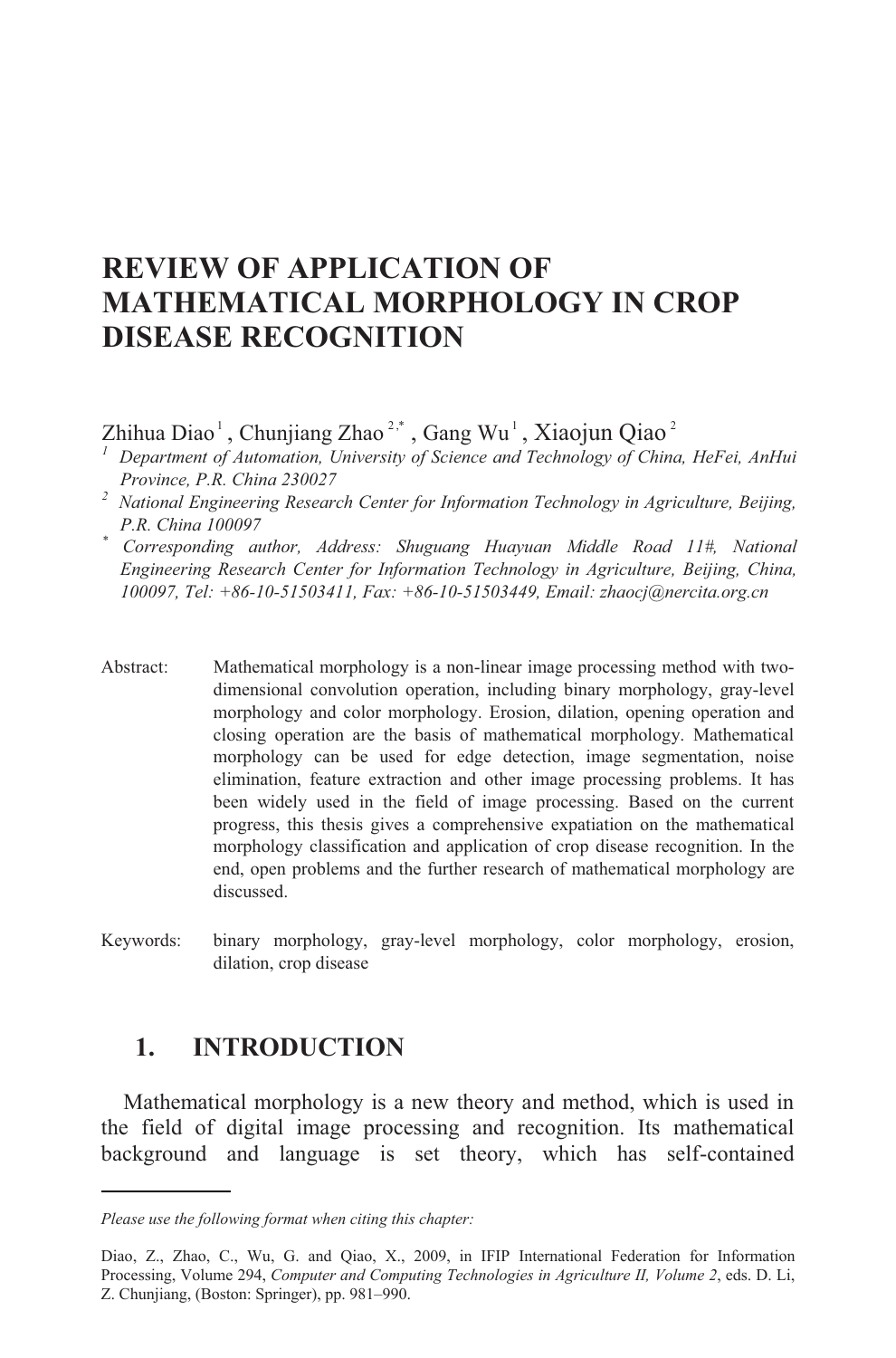mathematical background. Mathematical morphology was born in 1964, which is firstly proposed by the Ph. D student J. Serra and his academic advisor G. Mathorn. They proposed the "hit/miss Transformation" and they introduced the expression of morphology on the theory level firstly and established particle analysis method. In 1968, they found the "Fontainebleau Mathematical Morphology research institute". Based on the hard work of the researchers in this Institute and other country's researchers, Mathematical morphology is gradually developed and self-contained. In 1970s, with the commercial applications of grain analyzer and the publication of Mathern's "random set and integral set", the development of Mathematical Morphology is focus on gray-level aspects. In 1982, after publish of J.Serra's "image analysis and mathematical morphology", Mathematical morphology is world-wide known. Subsequently, Mathematical morphology was developed vigorously. Because the algorithm of Mathematical morphology has naturally parallel realizing structure, which realizes morphology analysis and parallel process algorithms, the method could be realized by hardware easily, which improves the image process speed and analysis.

Mathematical morphology is found on the self-contained mathematical theory and its ideas and methods have great effect on image process theory and technology and have been used in many subjects' image process and analysis. Moreover, the application of Mathematical morphology in agriculture field has also achieved great improvement. The application is focus on crop disease recognition, including wheat, cotton, vegetable, etc. In this paper, we mainly summarize the applications of Mathematical morphology in agriculture field and discuss open problems and further research.

## **2. MATHEMATICAL MORPHOLOGY CLASSIFICATION**

Through people's efforts, mathematical morphology used in binary image originally was extended to gray-level image and made a rapid progress of the theory and applied study of gray-level morphology by right of the umbrella theory. Recently, the study of the mathematical morphology placed emphasis on the color morphology and made some achievements. According to the expression and display format of the object of study for morphology, this paper divided the mathematical morphology into binary morphology, graylevel morphology and color morphology.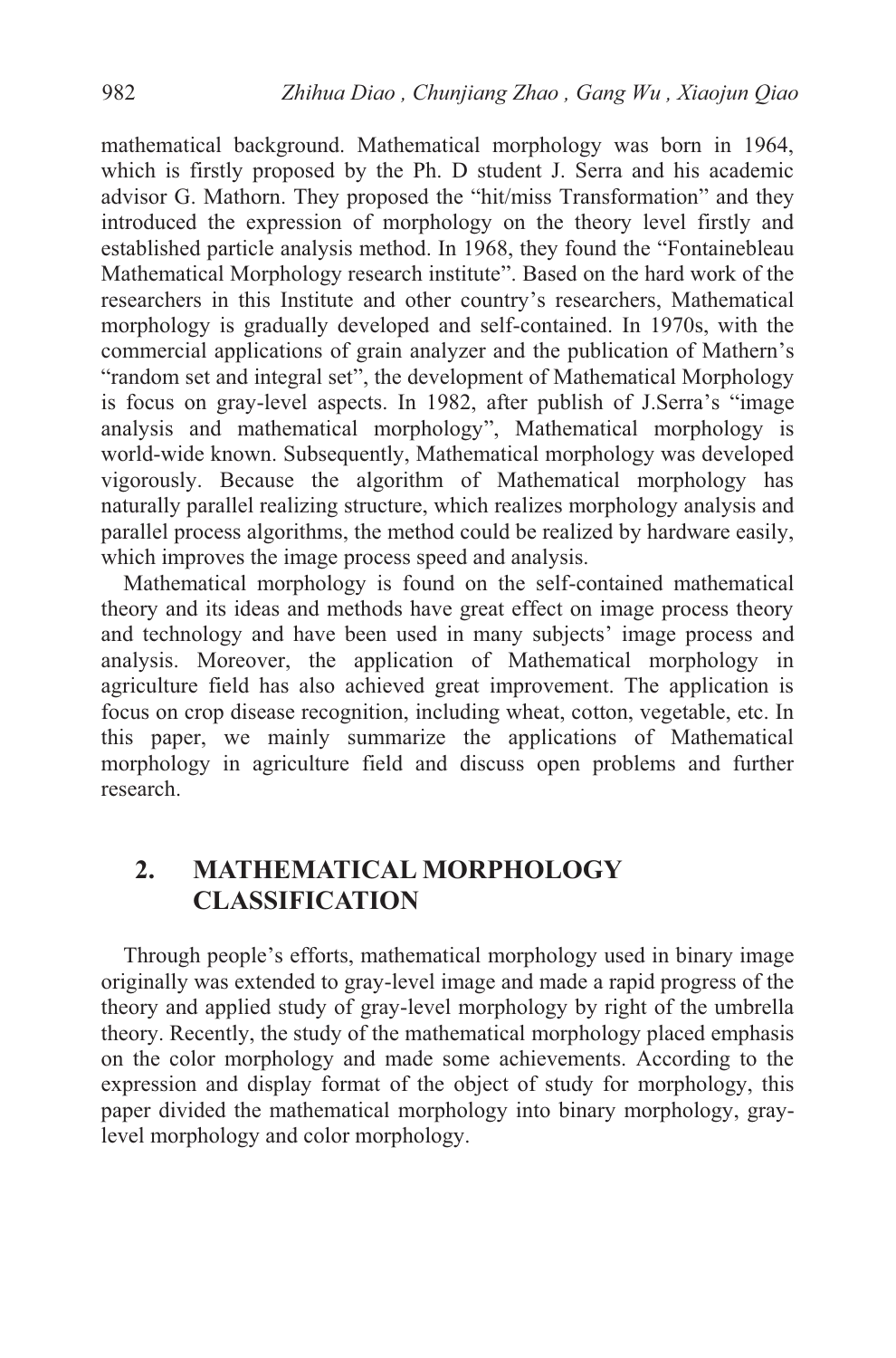## **2.1 Binary morphology**

Mathematical morphology put forward by Maheron and Serra studied the binary image and was called binary morphology. The morphological transform of binary image in mathematical morphology was a process for sets. The essential of the morphological operator is the interaction between the sets expressed the object and shape and structure element, the shape of the structure element decide the shape information of the signal extracted by the operation. The morphological image processing is the set operation of the moving a structure element in the image and then transforming or combining between structure element and binary image. The basic morphological operations are erosion and dilation.

In the morphological operation, structure element is the most basic and important conception, which plays the role of the wave filtering in the signal process. If  $B(x)$  expresses the structure element, for the every dot x of the work space  $E$ , the erosion and dilation are defined respectively as:

Erosion: 
$$
X = E \odot B = \{x : B(x) \subset E\}
$$
 (1)

$$
\text{Dilation:} \quad Y = E \oplus B = \{ y : B(y) \cap E \neq \Phi \} \tag{2}
$$

From the definition and mathematical expression, binary morphological dilation and erosion can translate into the logical operation of the set, and the algorithm is easy. Because of the facility of parallel processing and hardware realization, binary image can be operated in multiple ways, such as edge detection, image segmentation, thinning, feature extraction, figure analyzing. However, in different condition, the selection of the structure element and the corresponding algorithm is different, different structure element and algorithm is designed for different aim image. The size of the structure element and the selection of the shape will influence the result of image morphological operation. (Huang et al. 2003) adopted round, triangle, square and other basic geometric figure as structure element and eroded the binary image for some times, they detached the section of the hexapod by the segmenting method of filtering image with morphological template at last. The result showed that the segmenting algorithm could get the better effect and established all right basis for extracting the figure character of the disease image. (Bouaynaya et al. 2008) founded the operator of spacevariant mathematical morphology in Euclidean space and presented geometric structure element based on space variable, the simulated result illuminated the theory and the huge potentials in many kinds of image processing application.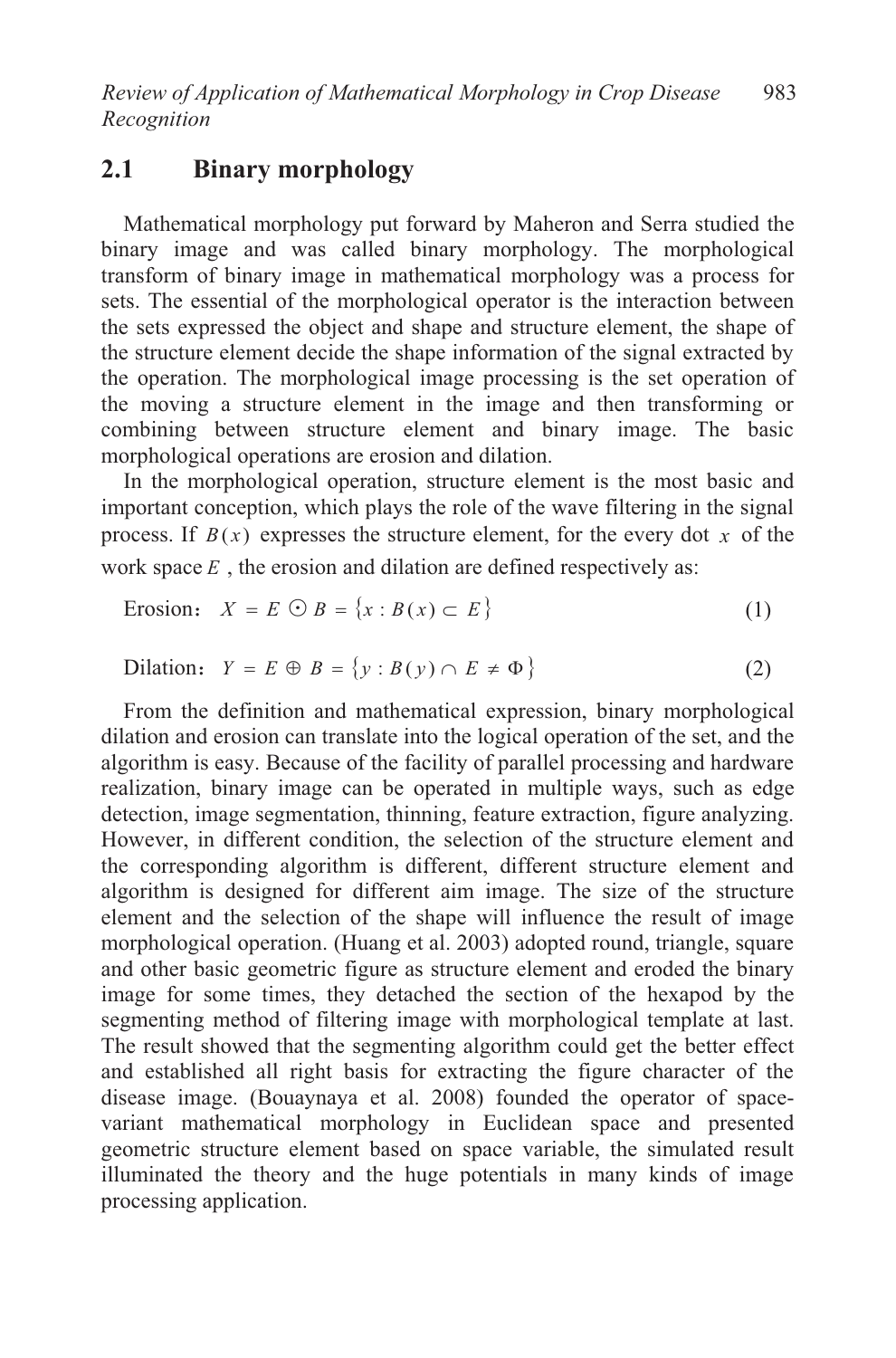## **2.2 Gray-level morphology**

Gray-level morphology is the natural extension of binary morphology for gray-level image, which operating object is not any more set but image function. For gray-level morphology, the intersection and union operation used in binary morphology are replaced by maximum and minimum operation. The erosion and dilation process of gray-level image can be calculated directly from the gray-level function of image and structure element. If  $g(x, y)$  expresses the structure element, for one dot  $f(x, y)$  in the image, the erosion and dilation are defined respectively as:

Erosion:

$$
(f \odot g)(x, y) = \min_{i,j} \left\{ f(x - i, y - j) - g(-i, -j) \right\}
$$
 (3)

Dilation:

$$
(f \oplus g)(x, y) = \max_{i,j} \left\{ f(x - i, y - j) + g(i, j) \right\}
$$
 (4)

In order to apply the gray-level morphological operation in reality, some scholars proposed many improved algorithms. (Kang et al. 2006) proposed an extended definition of mathematical morphology for the problem that although edge detection methods based on classical morphology has good ability of noise elimination, it could not reflect whole edge characters. And they proposed an edge detection method based on extended mathematical morphology. The simulation result implied that this method not only eliminates noise effectively, but also the edge image by detecting has good edge characters. (Bouaynaya et al. 2008) proposed spatially-variant mathematical morphology, and gave out the geometrical concept of structure function. Simulation results showed the potential power of this theory in image analysis and computer vision applications.

#### **2.3 Color morphology (Fan et al., 2007)**

The research of morphology in color image processing area is not that much. Although some scholars have presented some morphology method used in color image, most of them only consider each vector individually, neglecting the relationship between the vectors. It is an effective and reasonable research approach to process the color pixel through vector methods describing relation among each vector. Simultaneously, the research on the morphology transformation in the HIS color space can reflect its relationship with the gray-level morphology.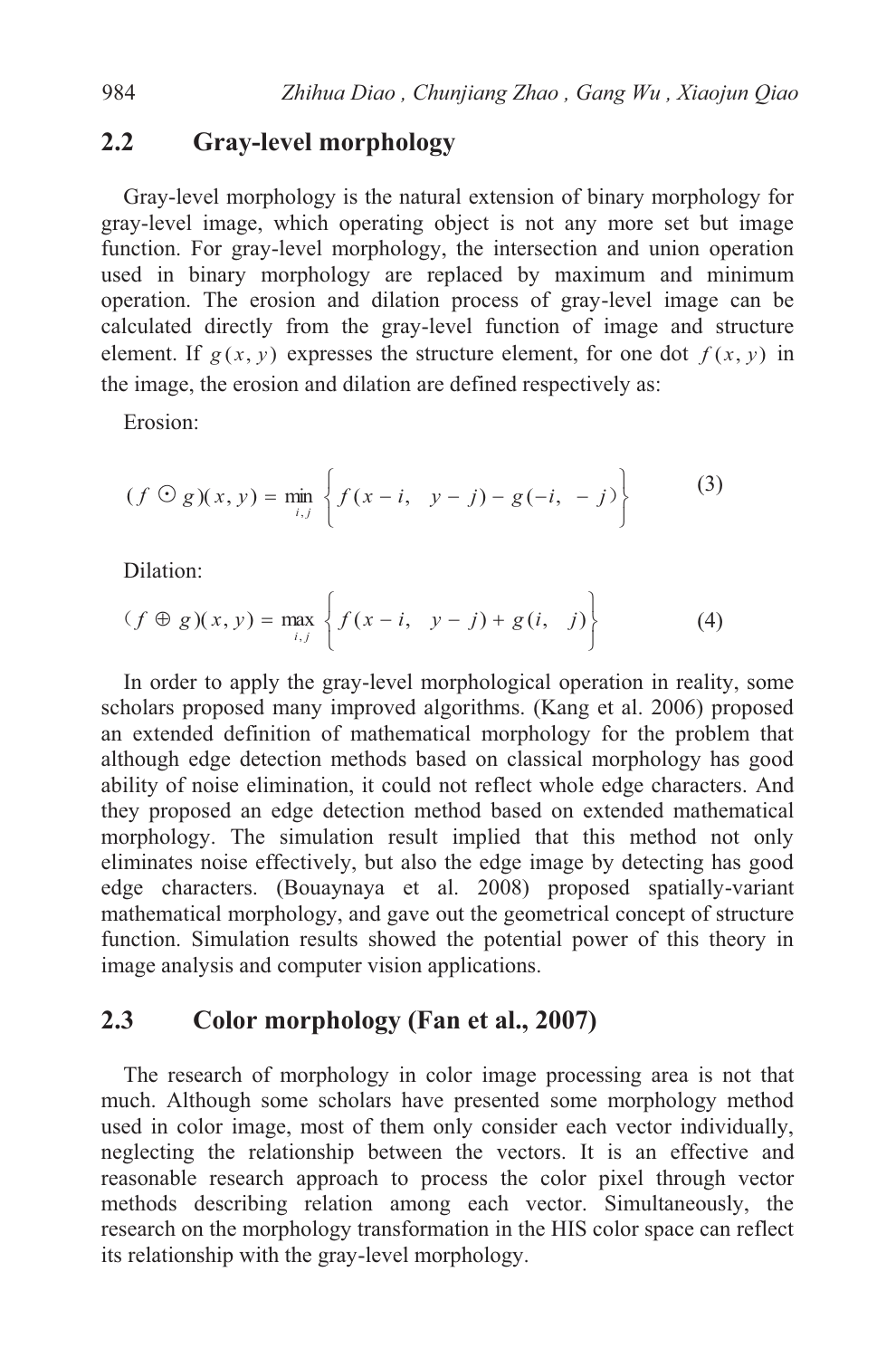For the color image J  $\left\{ \right\}$ L ' (  $\left\{V(x); x \in X, X \subset D_{\nu} \right\}$  in HIS space, where

 $D<sub>v</sub>$  is the image domain in RGB color space, erosion and dilation in color morphology for the structure element B are as followed:

Erosion: 
$$
V\Theta_c B = \max \{V(x+y); (x+y) \in D_y, y \in B\}
$$
 (5)

Dilation:  $V \oplus B = \min \{ V(x - y); (x - y) \in D_y, y \in B \}$  (6)

In recent years, a lot of scholars have dedicated on the research of color morphology. (Zhang et al. 2006) proposed an edge detecting method based on mathematical morphology. In this method, the image is pre-processed, and then the gradient transformation is done through mathematical morphology. At last, the edges are detected by the edge detecting method based on statistics. The method eliminates the shadow edge caused by the illumination, extracts the contour of objects directly, and has some effect on background noise suppression. (Leozoray et al. 2007) present a new graphbased ordering of color vectors for mathematical morphology purposes. An attractive property of the proposed ordering is its color space independence. A complete graph is analyzed to construct an ordering of color vectors by finding a Hamiltonian path in a two-step algorithm. This method can be used in any color picture.

# **3. MATHEMATICAL MORPHOLOGY APPLICATION**

The basic idea of mathematical morphology and its method could be used in any aspects in the area of picture processing. With the development of computers, picture processing, pattern recognition and computer vision, mathematical morphology is developing quickly, and the application area is becoming vaster. Especially in the area of the crop disease recognition, many great results were achieved. In the existing software system, there are many implementations of mathematical morphology. The mathematical morphology is applied in the many areas, such as edge detection, image segmentation, noise elimination, feature extraction, and etc.

## **3.1 Edge detection**

Mathematical morphology depicts and analyzes image from the angle of set, makes geometrical transformation for the target objects through a "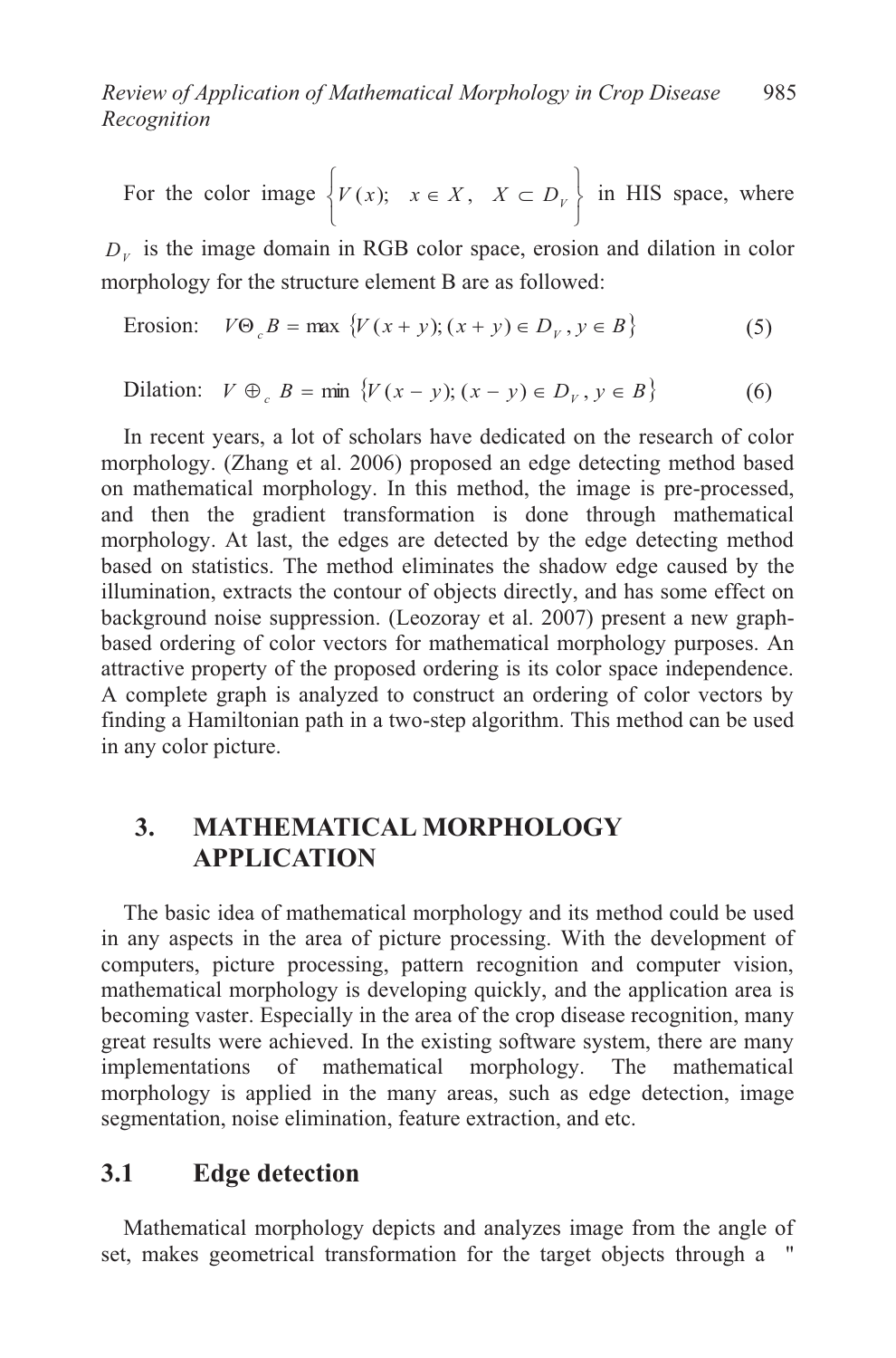probe " set ( structural element ) in order to outburst the required information. Along with the continuously development and improvement of mathematical morphology theory, mathematical morphology has gotten extensive research and application in image edge detection. Compared with the traditional image edge detection algorithm (Sobel operator, Prewitt operator et al.), morphology has unique advantage in image edge detection, and obtains better effect. Morphological method applied in image edge detection can keep preferably the image detail characters, and solves the coordinative problem of edge detection precision and anti-noise performance. (Zhou 2005) firstly made gray-level processing for color image, then used mathematical morphology method for edge detection, where the structure element was 3\*3 square template. This method could solve preferably the problems of noise elimination and edge detection of pests in stored grain. (Kang et al. 2006) proposed an extended edge detection method of mathematical morphology in order to solve the problem of not perfectly reflecting the whole edge characters of the classical mathematical morphology. Selection definition of distance operator was given and the concept of multi-resolution analysis was applied in the extended morphological method. Results indicated that this method has good edge detection performance. (Hu et al. 2006) proposed a multi-direction edge detection algorithm based on fuzzy morphological method. The combination of multi-direction characters and fuzzy image characters was introduced to mathematical morphology. Then mathematical morphology was used for edge detection. Results showed that this algorithm could detect the edge successfully, and had better effect than other traditional edge detection algorithms.

## **3.2 Image segmentation**

In the research of image and its application process, people often are interested in certain parts of image. The image segmentation refers to the technology that the image is divided into each characteristic region and withdraws the interest goal. Here the characteristics may be the pixel's gray, color, texture and so on. The image edge segmentation algorithm based on mathematical morphology uses mathematical morphology transformation to divide the complicated target  $X$  to the simple subset which a series of does not intersect mutually  $X_1, X_2, ..., X_N$  , where

$$
X = \sum_{i=1}^{N} X_i
$$
 (6)

The segmentation process for goal *X* can be achieved according to following method: firstly extracts the biggest inscribed circle  $X_1$  of  $X_2$ , then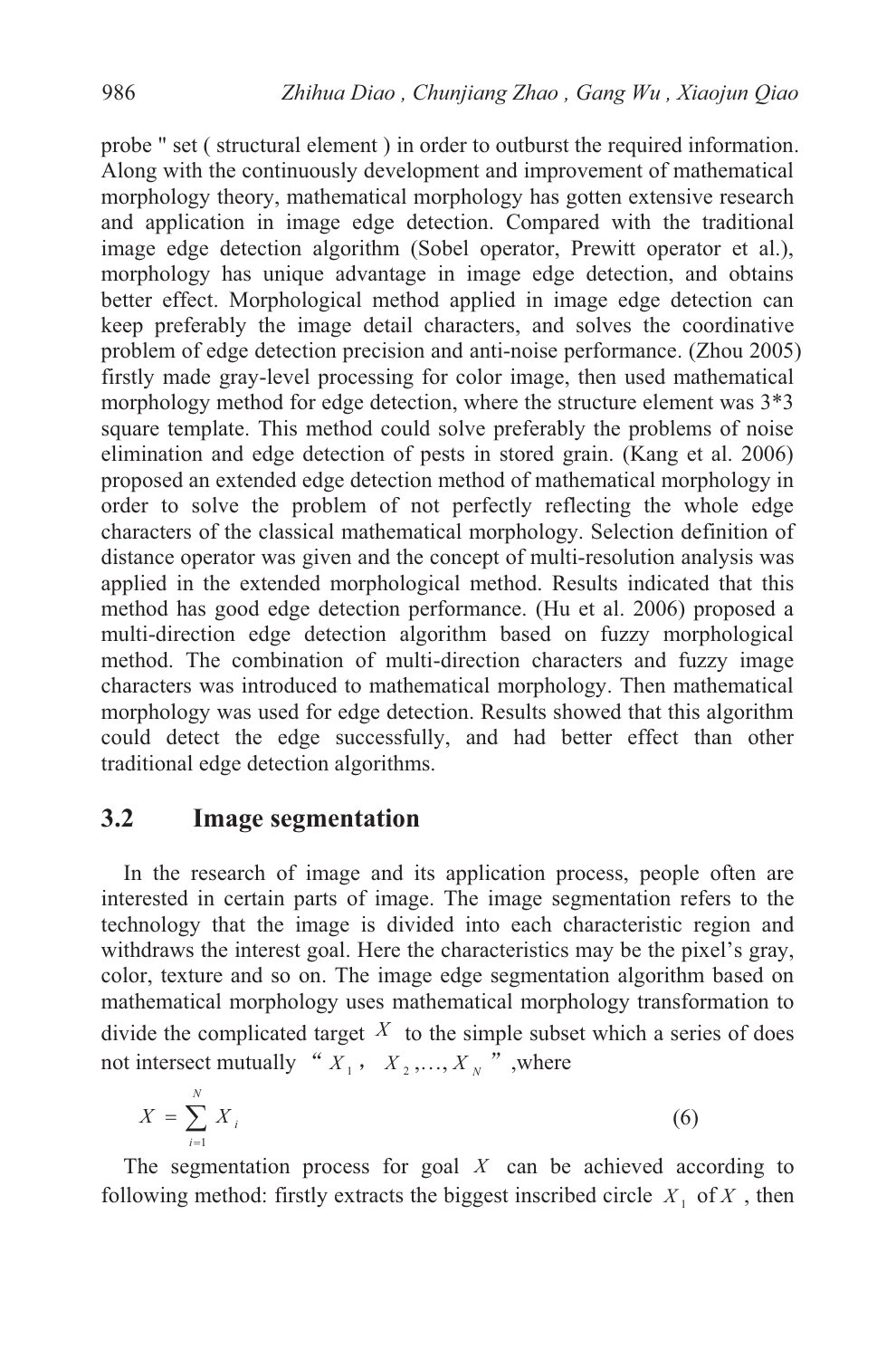calculates  $X - X_1$ , and extracts the biggest inscribed circle  $X_2$  of  $X X_1, \ldots$ , respectively, until the set which finally obtained is the null set.

At present some scholars has already applied mathematics morphology to the agricultural crop disease image segmentation. (Huang et al. 2003) proposed a segmentation method that uses morphological template to filter color image, and applied this method for colorized digital image segmentation of vermin in cropper foodstuff. The result indicated that, this segmentation method can obtain good effect. (Xue et al. 2006) firstly use mathematical morphology to segment image in three two-dimensional color subspaces, then make two-dimensional histogram, and implements watershed algorithm respectively for the three two-dimensional histograms, lastly achieves final image segmentation by region splitting-merging process. This method is faster and less memory than the method applied in threedimensional space, has good segmentation result. (Huang 2007) applies hole filling, erosion, dilation, opening and closing operation of mathematical morphology to extract the whole lesion areas of Phalaenopsis seedling, and obtains good effect.

# **3.3 Noise elimination**

In pre-processing images, it is indispensable to eliminate the noise. The combination of opening and closing operations forms a morphological noise filter.

Concerning the binary image, noise includes noise block around the objects and noise hole inside the objects. The noise block will be eliminated by opening operation to operate A with structure element B. The noise hole will be eliminated by close operator to operate A with structure element B. However, these operations are related to the selection of structure element. When the noise block and the noise hole are smaller than the structural elements, the noise could be eliminated successfully. When they are larger than the structural elements, the noise can not be eliminated. (Jianga et al. 2008) used the erosion and dilation operators of mathematical morphology to filter the selected Apple image, and the structure element is a  $3 \times 3$ structure.

Concerning the gray-scale image, to eliminate the noise is to smooth it morphologically. Actually, we commonly use opening operation to eliminate bright details which are smaller than structure element and keep the overall value of the gray-scale and large bright region invariable. And we use closing operation to eliminate dark details which are smaller than structure element and keep the overall value of the gray-scale and large dark region invariable. With the combination of these two operations, we can get the goal of eliminating noises both in bright and dark areas. (Li 2008) presented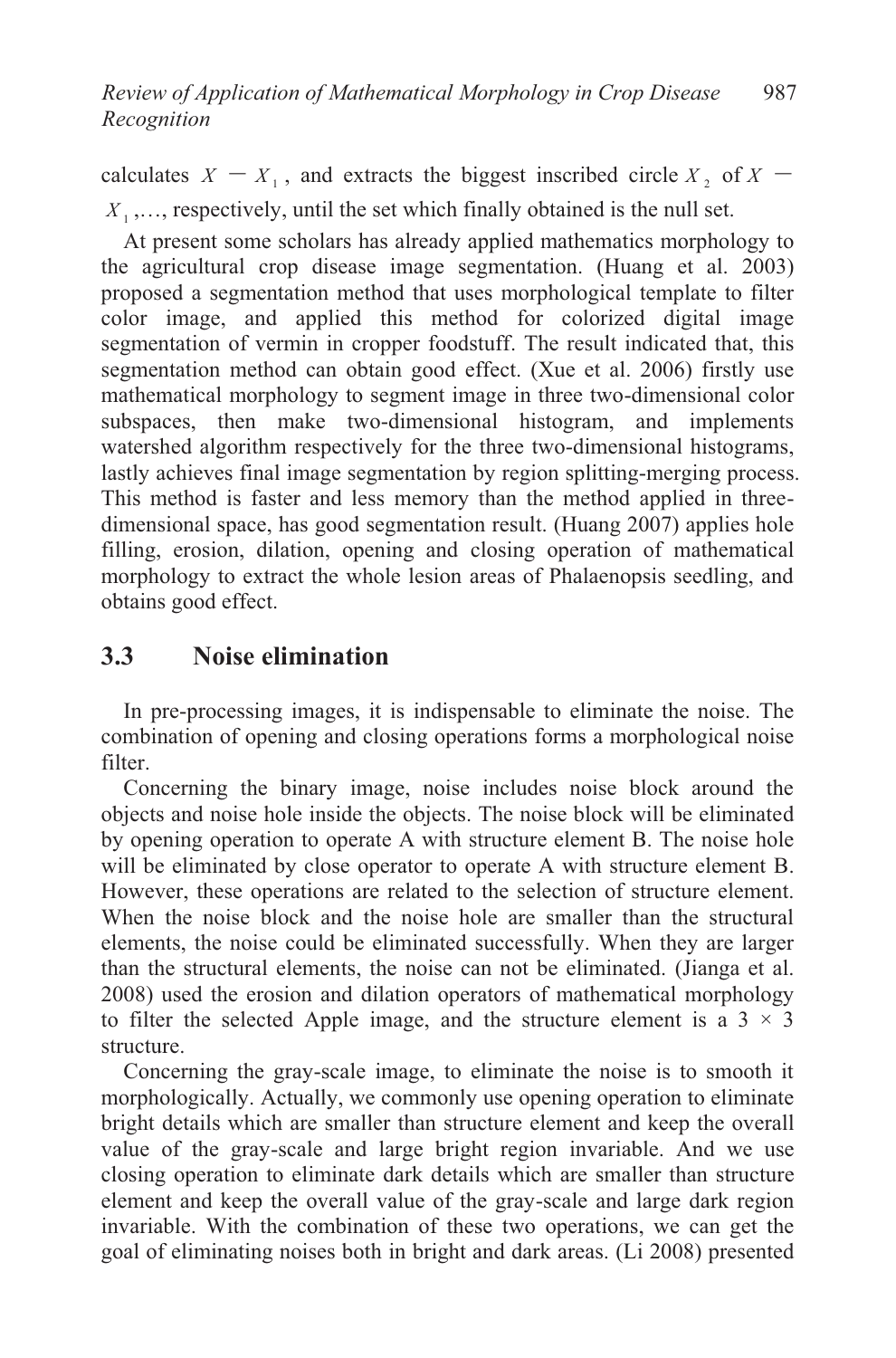a pre-processing method of plant leaf image based on mathematical morphology, and had very good results by using opening and closing operations of mathematical morphology to eliminate the isolated noise points and fill the internal holes of the leaves. (Pina et al. 2006) first did the closing operation to the image of olive trees with an isotropic structuring element and then did the erosion operation. The noise points can be eliminated successfully.

## **3.4 Feature extraction**

In general, the feature extraction is a transformation, which maps or translates the samples from high-dimensional space to low-dimensional space in order to decrease the dimensional degree. In agriculture disease recognition application, the features such as color, texture, shape have been widely used. By using the mathematical morphology, it will extract not only the disease texture features such as energy, entropy, moment of inertia, but also the disease shape feature like perimeter, area, degree of rotundity, length to width ratio. (Huang 2007) has applied the same method to Phalaenopsis seedling diseases and obtained features like centre coordinate, area, degree of rotundity. (Qian et al. 2003) had extracted the statistical features of framework image sequence by means of framework reconstructing algorithm of mathematical morphology, which provided the basis for further identification. (JR et al. 2003) has proposed a feature extraction method base on morphological operator for the iris identification, resulting that the system has lower complexity and lower storage requires. (Zheng et al. 2007) have used the mathematical morphology to achieve the four shape features of cotton by using the  $3\times3$  square matrix template as the structure element in processing.

## **4. OPEN PROBLEMS AND FURTHER RESEARCH**

The mathematical morphology, used as a powerful tool to analyze and depict the texture and shape signature, has developed rapidly. And the mathematical morphology-based image process system has attracted great attention world widely (Wu et al., 2003). Particularly, the agriculture disease intelligently recognition has drawn great enthusiasms from researchers both home and abroad. So far the mathematical morphology has been applied to the real-system. However, there could be many improvements in real application. So the open problems and further research could be concluded as follows:

(1) The morphology actually is a two-dimensional convolution operation. And the operation speed will be very low in case of the high-dimensional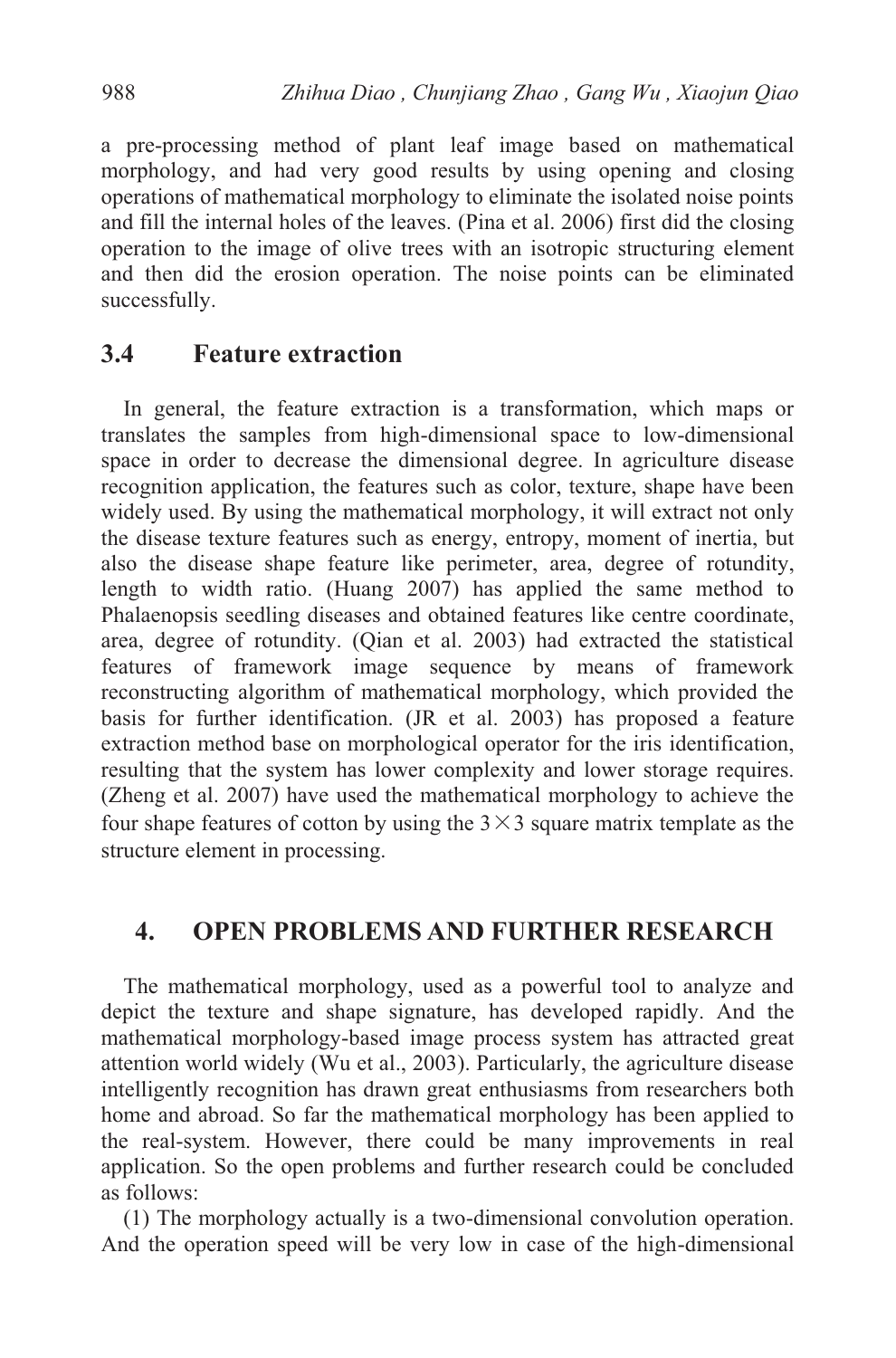grey morphology, color morphology or the image morphology. So it is not fit to deal with the real-time process required system.

(2)Selection of structure element plays a decisional role in the morphology operation. However until now there hasn't a standard to the structure elements' selection.

(3)The combination of morphology with the neutral network, the wavelet could be developed further and it could improve the currently used image process method.

(4) Different structure elements can have different effects on the morphology operation' results. And the color image process based on the multi-structure elements could be one of the future researches.

So the development of fast speed algorithms for grey-level and color morphology, the design of the structure elements select standard, and the improvements of the morphology's generality will be the problems for the mathematical morphology. Also the adaptation of the morphology operation must be enhanced. By using the advanced achievements in mathematical morphology, its application to the agriculture disease recognition can enrich and develop the morphology-based image processing method. Meanwhile, the research of color morphology theory and the color morphology operator's application will be the further researches.

#### **ACKNOWLEDGEMENTS**

Funding for this research was provided by the National High Technology Research and Development Program of China (863 Program, Grant 2007AA10Z237). The first author is grateful to the University of Science and Technology of China for providing him with pursuing a PhD degree at the National Engineering Research Center for Information Technology in Agriculture.

#### **REFERENCES**

- Deng Tingquan, Dai Qionghai. Representation Theorem of Gray-scale Mathematical Morphology, Computer Engineering,2005,31(15): 1-3(in Chinese)
- Fan Linan, Zhang Guangyuan, Han Xiaowei. Image Processing and Pattern Recognition, Science Press,2007,3(in Chinese)
- Guo Jun, Pan Shen, Hu Xiaojian. Edge Detection in Tobacco Leaf Image Based on Grayscale Morphology, Computer Engineering,2007,33(21): 163-165(in Chinese)
- Hu Dong, Tian Xianzhong. A Multi-directions Algorithm for Edge Detection Based on Fuzzy Mathematical Morphology, Proceedings of the 16th International Conference on Artificial Reality and Telexistence- Workshops(ICAT2006), 2006